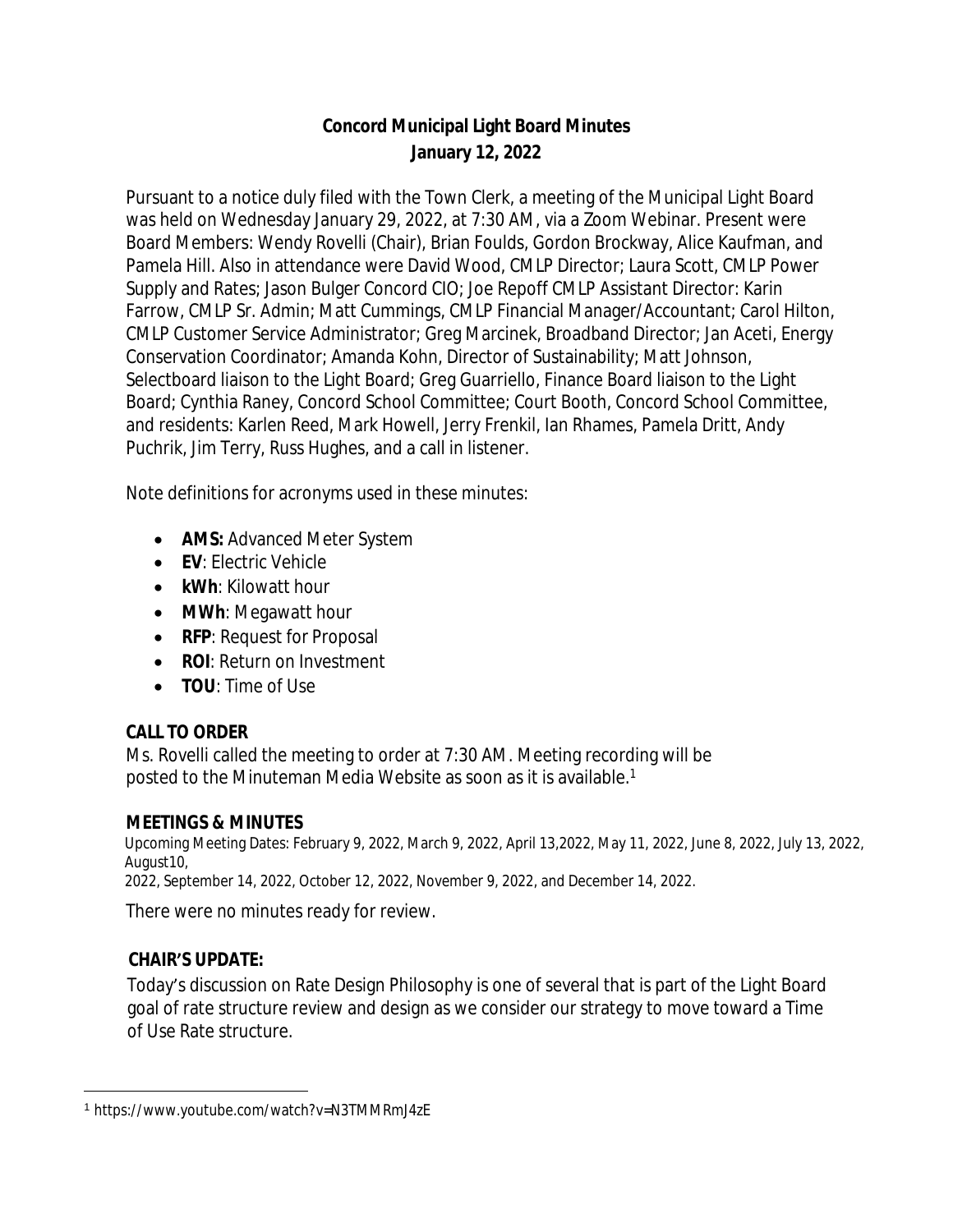# **DIRECTOR'S UPDATE**: presented by Mr. Wood (Timestamp: 2:51)

Energy Management:

- $\bullet$  If the DPU approves the IOUs' 2022 2024 energy efficiency plan, MassSave will begin to offer heat pump rebates to Concord households that currently heat with natural gas but switch to heat pumps. MassSave will provide rebates of \$10,000 to \$15,000 for air and ground-source heat pumps used as a home's sole source of heating and \$1,250 per ton of capacity for air source heat pumps used for partial home heating if integrated controls are installed. 0% interest loans for heat pump adoption will also be available to these households. A decision by the DPU is expected by the end of January and rebates would cover systems installed any time after January 1<sup>st</sup>, 2022. CMLP will offer similar rebates to oil heated homes and businesses, as reflected in our 2022 Energy Management expenditure forecast.
- CMLP receives a DriveEV purchase incentive application about once every two weeks since the program began in mid-September. Almost 40% of those applications have been from households with incomes less than 120% or less than 80% of Boston metro area median income. Those lowerincome households have received rebates of \$450 to \$1,000 to help offset the cost of buying an EV.

# Operations:

- New COVID protocols are in place allowing employees that can effectively work remotely to work full time remote work for 2 weeks. The engineering team is rotating 1 week remote and one week in the office. We will review this Friday and determine if continuation of this protocol is warranted.
- On January 3, 2022, at approximately 4 PM we experienced a power outage along Main St between #1201 and ORNAC caused by the failure of an underground cable (Phase C) at the intersection of Main St and Route 2 between the riser poles on either side of Rt 2. Once identified, this section of cable was isolated, and power was restored between the West Concord Plaza and Rt 2 at approximately 6 PM. The section between Rt 2 and ORNAC remained without power while the repairs were being made. Just after midnight the Line Crew finished replacing and terminating the cable at the pole and in the manhole, and power was restored to the remaining customers.
- Working with the switchgear manufacture for the hospital switch, CMLP identified materials that were needed for the permanent repairs. All materials are on order. The switchgear manufacturer will be making the permanent repairs and testing the gear.
- AMS RFPs are due on 1/25 and a CMLP team is working with the consultant on scoring and evaluation criteria.
- After 24 years of dedicated service to the town CMLP Line Supervisor, Ted Bartkus, announced his retirement effective January 31, 2022.

# **FINANCIAL UPDATE: (**Timestamp: 8:52)

Mr. Cummings reviewed the Sept 2021 Year to Date Financials<sup>2</sup> (presented in a 3-year comparison format) showing a \$4 million decrease in the Unrestricted Cash category due primarily to monies held by ENE for future power purchases. Restricted Funds are higher

<sup>2</sup> Addendum A: CMLP September 2021 – Financial Presentation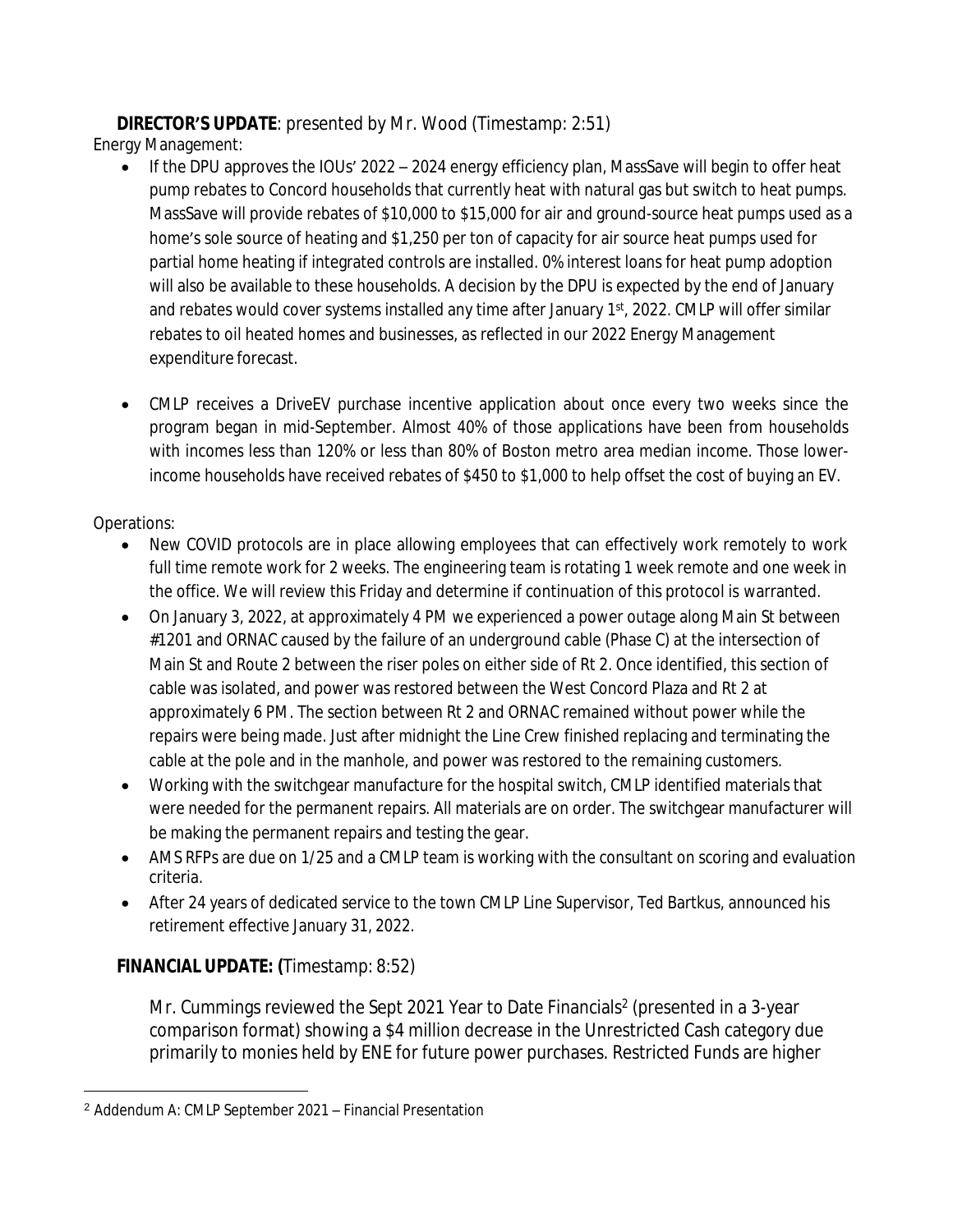providing funds for Undergrounding and Capital expenses. Two new accounting categories were added, Sales per kWh and Cost per kWh (cost of power), that can provide a backcheck on rates covering light plant operations. The 3 Year Comparison Balance sheet pages noted that the debt owed by the telecom department to CMLP is recorded in the financial statement. Base Revenue was up over \$2.2 million from last year. Under the current trend a \$2.8 million profit for the year if projected.

### **2022 BUDGET:** (Timestamp 20:18)

Addressing the question posed during the 2022 Forecast presentation at the last Light Board meeting, Mr. Cummings explained that the fluctuation in sales noted in the financial statements for large and medium sized commercial customers were due to the Beede Center using less electricity thereby putting it into a lower rate class.

**Mr. Brockway moved the Board recommend the 2022 Forecast to the Town Manager. Ms. Hill second the motion and with a unanimous roll call vote, the motion passed.**

### **MIDDLE SCHOOL SOLAR UPDATE:** (Timestamp 24:33)

Mr. Wood reported that as a first step to the project a feasibility design had been completed to identify the maximum solar capacity at the site. A cost estimate was developed based on numbers that were available. The exact size/configuration has not been determined and after the Special Town Meeting (STM), if the Middle School Project is approved, CMLP will move forward with design and development in line with the school building project.

If the project passes at the STM Mr. Wood advised that the Board would need to consider the method of financing the project. Mr. Wood also suggested that the Board provide a statement at Town Meeting about CMLP's commitment to install solar at the middle school. The Board discussed preliminary options for the size of the solar installation, how the system might operate, how electricity used by the school would be charged, and how to integrate storage. The Middle School Project is designed to be NetZero-ready and community members have expressed a desire to have the solar in place when the building opens.

Ms. Rovelli indicated that should a bonding effort fail at a STM or Town Meeting, it may cause a delay in the solar component, and the school would open without installed solar. The term 'solar ready' requires that construction include all site work and conduit necessary for the eventual installation of solar panels,

CMLP, with Town Manager approval, will continue to use Solar Design Associates as its design and management consultant on the project. Funds will come from the plant operating funds, and that depending on the approach to installing solar, PPA or CMLP-owned, it may require bonding with approval of Town Meeting.

Matt Johnson of the Select Board said it would be appropriate for the Light Board to make a statement regarding its commitment to the solar part of the school project.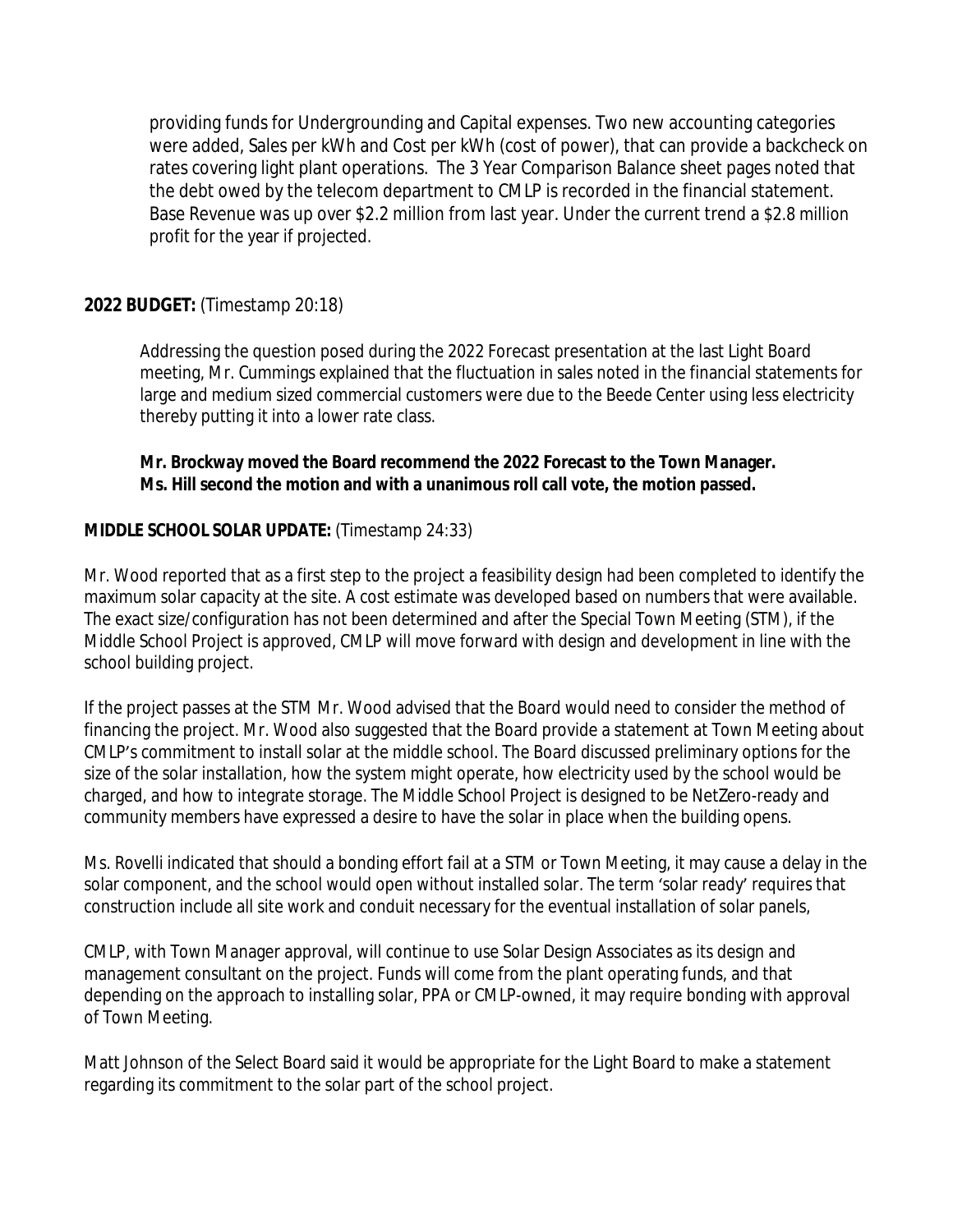Ms. Rovelli shared the draft of the statement she had prepared:

- CMLP is fully in support of leading the solar installation at the CMS building. The installation of solar and battery storage is aligned with the MLP strategic plan and the town's overall sustainability goals to reduce greenhouse gas emissions.
- A design firm has been hired to develop design options aimed to optimize solar installation at the CMS site.
- Detailed designs for the installation will not begin until funding the school project is confirmed. This ultimate design will need to include consideration for impact on CMLPs transmission and distribution infrastructure, and is expected to include battery storage, rooftop, and canopy solar.
- Assuming the school project is approved, the expectation is that solar project design will be aligned with the timeline of the school's building detailed construction design, expected to take one and a half years following funding approval.
- CMLP will need to evaluate the overall financial model. The overall cost and funding of the solar project is contingent on the design, and it is still TBD.

Board discussion on the statement included the following: that the cost statement be balanced with the responsibility to meet the Concord energy goals and the greenhouse gas emissions reduction goals that address the existential threat of climate change,

Board members agreed to work on refining the statement to be given at the meeting.

Jerry Frenkil, Chair of Concord Sustainability and Energy Committee (CSEC) reminded the board that the town's sustainability goal explicitly states that by 2030 20 megawatts of in-town solar will be installed. With the current eight MW already installed, an additional 12 megawatts are needed to meet the goal. The CMS project is a portion of that, a necessary, but not sufficient step in the direction of meeting that goal.

Pamela Dritt strongly supports additional in-town solar with battery storage, noting the long-term financial benefits to the town.

Court Booth, speaking as a resident, acknowledged a possible gap in time between the building completion and the solar installation.

# **RATE DESIGN PHILOSOPHY** (Timestamp 1:19:38)

Mr. Wood provided a brief history of the CMLP rate structure from a period when the goal was to promote conservation and incentivize efficiency measures, to what is in place today with incentivizing heat pumps and solar as a means to achieve the town's GHG emissions goals. The rate structure changed accordingly. The current rate structure incentivizes low electricity usage in a tiered rate structure where the more electricity used, the higher the rate a customer pays. He advised that the board would have to grapple with the meter charge so that the fixed costs of the light plant are covered, and variable costs of the commodity allowed to fluctuate with the market. Mr. Wood outlined several questions for the board to consider: when setting the type of time or use rate, should there be multiple blocks, or just on-peak and off-peak? The board would also need to consider what happens to the special rates like ETS and Net Metering and make decisions on an opt out (or opt in) option.

Mr. Brockway raised concern that those who use the least amount of electricity will be adversely impacted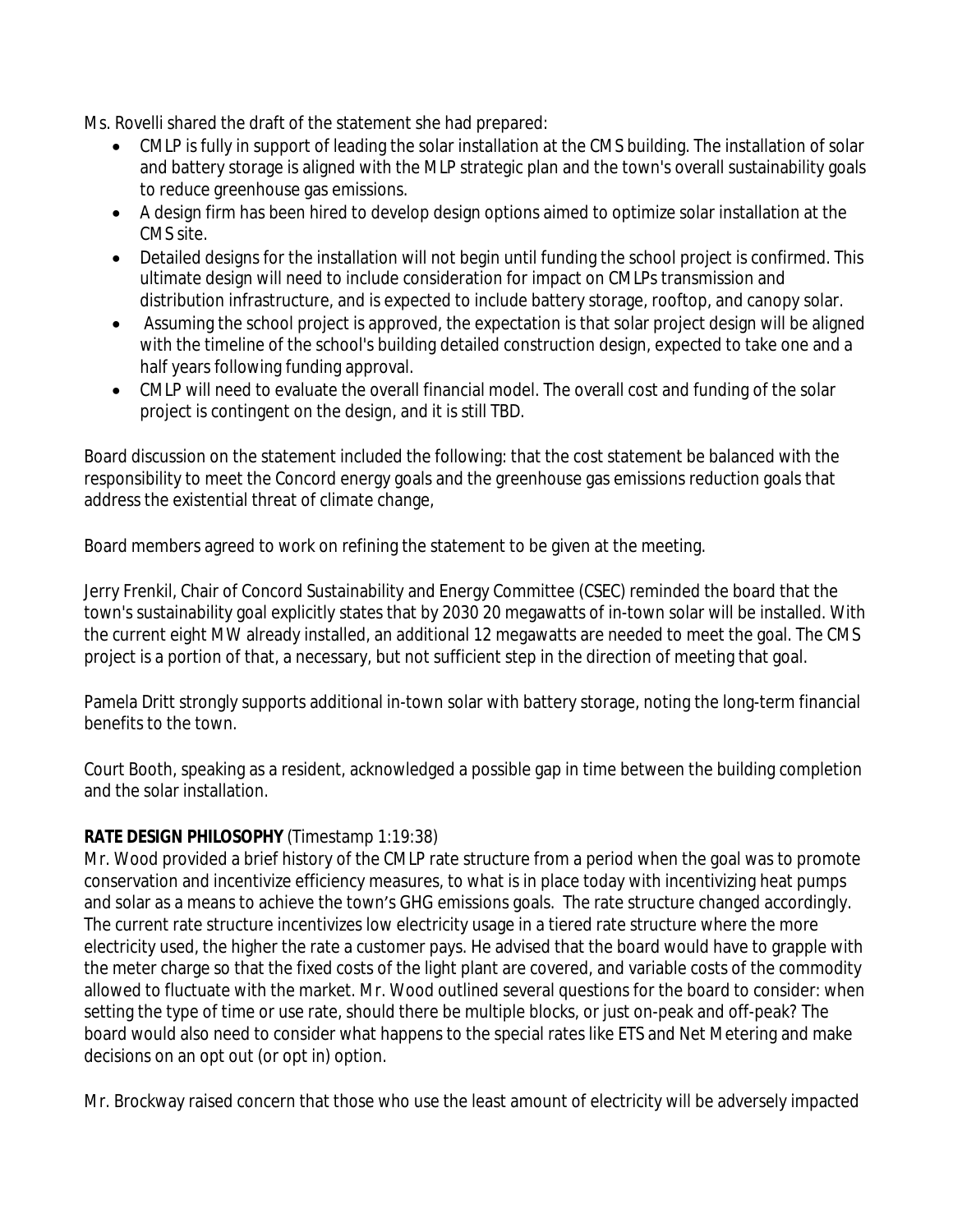by doing away with the block system. Flattening the block rates means that rates for a lot of people would go up. He also suggested that when a review the rates will necessitate reviewing the solar distribution rate charged for customers with solar.

Mr. Foulds said that the board would need to review the impact of a new rate structure should the tiered rates be eliminated and added that the Residential Rate Assistance might offer a solution.

Ms. Scott suggested that the Board reread the Baker Tilly report and then offered the follow decisionmaking framework for the board:

- Do we do away with the tiers?
- Do we continue with Load Control?
- What happens to Net Solar Metering?
- Should there be a demand fee on residential customers? And what is the appropriate level of that fee?

# **LIAISON AND PUBLIC COMMENTS (**Timestamp 1:53:20)

Pamela Dritt requested a list of things to incentivize be established (i.e., residential solar installations, adoption of electric vehicles, heat pump installations, and conservation of electricity, and things to disincentivize such as gas heat, and unnecessary large usage). As sometimes the things that we want to incentivize are contradictory to each other, she felt that a list would be helpful for rate discussions.

Mr. Brockway – Broadband Taskforce requested CMLP staff input about what the nature of the 52 streets that don't have broadband service.

### **ADJOURN**

Mr. Foulds made a motion to adjourn Ms. Kaufman provided the second and with a unanimous roll call vote the meeting was adjourned @ 9:26 AM.

Respectfully submitted, Acting Clerk Alice Kaufman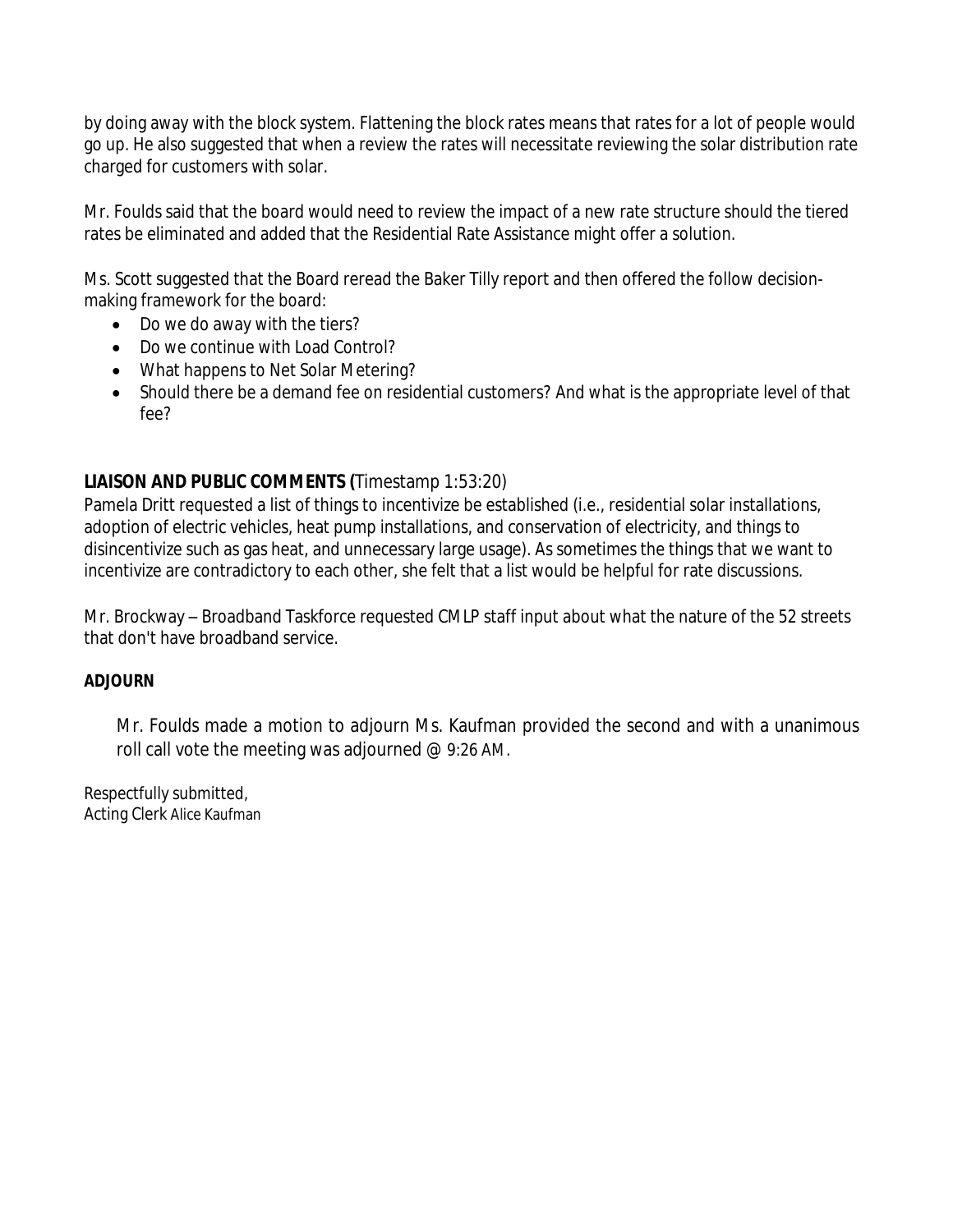Addendum A | Concord

# **Municipal Light Board September2021**

# **–FinancialPresentation**

#### **Narrative:**

The data presented below and in the accompanying financial statements present the unofficial results as of September 30th, 2021, and for the 9 months ended September 30th, 2021. Those figures are being compared to figures from the same date in the previous year. Overall, cash has decreased, and the Unrestricted balance is well below the 2-3 months of expenses that was agreed upon in the Fund Balance Policy. Accounts receivable increased slightly but is still below the high of \$3.2 million in August 2020. Outstanding debt has decreased substantially from last year, which is combined with \$131k in new Broadband debt. Electric Sales and the Cost of Power have increased over 2020. TheSales per kWhand Cost per kWh have also increased over 2020.

|                                            | September 30, 2021  | September 30, 2020 |                 | Variance |                |
|--------------------------------------------|---------------------|--------------------|-----------------|----------|----------------|
| <b>Unrestricted Cash</b>                   | \$<br>(634, 669.66) | \$                 | 3, 152, 744. 79 | \$       | (3,787,414.45) |
| Restricted Cash and Special Funds          | \$<br>13,156,055.68 | \$                 | 11,645,038.84   | \$       | 1,511,016.84   |
| <b>Utility Billing Accounts Receivable</b> | \$<br>2,904,581.02  | \$                 | 2,721,878.41    | \$       | 182,702.61     |
| Inventory                                  | \$<br>1,275,015.08  | \$                 | 1,352,663.69    | \$       | (77, 648.61)   |
| <b>Accounts Payable</b>                    | \$<br>2,004,073.36  | \$                 | 3,636,059.00    | \$       | (1,631,985.64) |
| <b>Outstanding Debt</b>                    | \$<br>3,316,000.00  | \$                 | 3,975,000.00    | \$       | (659,000.00)   |
| <b>YTD Electric Sales</b>                  | \$<br>22,254,800.84 | \$                 | 20,318,686.87   | \$       | 1,936,113.97   |
| <b>YTD Purchased Power</b>                 | \$<br>13,990,723.18 | \$                 | 13,121,681.66   | \$       | 869,041.52     |
| <b>Broadband Sales</b>                     | \$<br>982,413.30    | \$                 | 923,257.70      | \$       | 59,155.60      |
|                                            |                     |                    |                 |          |                |
|                                            |                     |                    |                 |          |                |
| <b>YTD kWh Sold</b>                        | 128,971,818         |                    | 123,914,771     |          | 5,057,047      |
| <b>YTD kWh Purchased</b>                   | 131,790,001         |                    | 126,316,642     |          | 5,473,359      |
|                                            |                     |                    |                 |          |                |
| Sales per kWh                              | 0.1726              |                    | 0.1640          |          | 0.0086         |
| Cost per kWh                               | 0.1062              |                    | 0.1039          |          | 0.0023         |
|                                            |                     |                    |                 |          |                |
| <b>Number of Electric Customers</b>        | 8,274               |                    | 8,258           |          | 16             |
| <b>Number of Broadband Customers</b>       | 1,525               |                    | 1,460           |          | 65             |

#### **Statistical Section:**

*Disclaimer: The financial information included in this presentation is preliminary, unaudited and subject to revision upon completion of the Light Plant's closing and audit process.*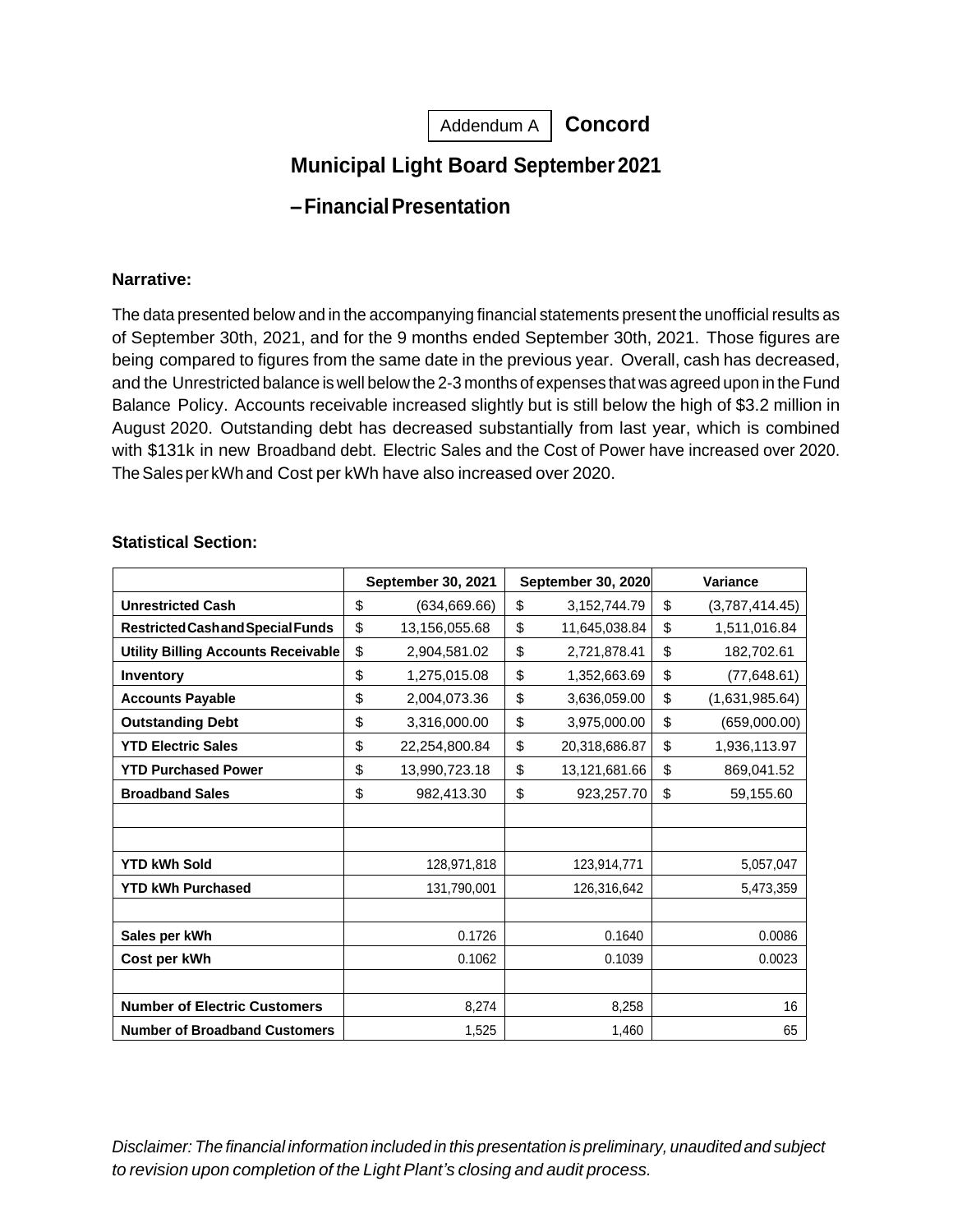# Balance Sheet

#### as of September 30, 2021

|                                                                           | <b>LIGHT PLANT</b>            | <b>BROADBAND</b>        | <b>COMBINED</b>               |
|---------------------------------------------------------------------------|-------------------------------|-------------------------|-------------------------------|
|                                                                           |                               |                         |                               |
| <b>ASSETS</b><br><b>CASH AND RESTRICTED INVESTMENTS</b>                   |                               |                         |                               |
|                                                                           |                               |                         |                               |
| <b>Unrestricted Cash</b><br><b>Restricted Cash</b>                        | (830, 229.70)<br>8,587,258.41 | 195,560.04<br>24,056.42 | (634, 669.66)<br>8,611,314.83 |
| <b>Special Deposits</b>                                                   | 4,467,835.74                  | 76,905.11               | 4,544,740.85                  |
| <b>Total CASH AND RESTRICTED INVESTMENTS</b>                              | 12,224,864.45                 | 296,521.57              | 12,521,386.02                 |
| <b>C JRRENT ASSETS</b>                                                    |                               |                         |                               |
| Investment in Associated Companies                                        | 353,765.61                    |                         | 353,765.61                    |
| <b>Accounts Receivable</b>                                                | 4,535,489.10                  | 99,071.38               | 4,634,560.48                  |
| <b>Other Receivables</b>                                                  | 116,341.98                    | 57,419.35               | 173,761.33                    |
| <b>Prepaid Expenses</b>                                                   | 3,728,662.09                  | 54,779.11               | 3,783,441.20                  |
| Inventory                                                                 | 1,125,643.15                  | 149,419.23              | 1,275,062.38                  |
| CMLP-Broadband Intercompany                                               | 1,900,000.00                  | (1,900,000.00)          |                               |
| <b>Total CURRENT ASSETS</b>                                               | 11,759,901.93                 | (1,539,310.93)          | 10,220,591.00                 |
| <b>NONCURRENT ASSETS</b>                                                  |                               |                         |                               |
| Depreciable Capital Assets                                                | 66,539,831.88                 | 2,700,978.71            | 69,240,810.59                 |
| Non depreciable Assets                                                    | 1,416,033.93                  |                         | 1,416,033.93                  |
| <b>Construction Work In Progress</b>                                      | 880,841.53                    | 42,149.76               | 922,991.29                    |
| <b>Accumulated Depreciation</b>                                           | (31, 945, 376.08)             | (311, 244.10)           | (32, 256, 620.18)             |
| <b>Deferred Outflows</b>                                                  | 2,614,083.00                  | 189,349.00              | 2,803,432.00                  |
| <b>Total NONCURRENT ASSETS</b>                                            | 39,505,414.26                 | 2,621,233.37            | 42,126,647.63                 |
| <b>TOTAL ASSETS</b>                                                       | 63,490,180.64                 | 1,378,444.01            | 64,868,624.65                 |
|                                                                           |                               |                         |                               |
| <b>LIABILITIES</b>                                                        |                               |                         |                               |
| <b>CURRENT LIABIITES</b>                                                  |                               |                         |                               |
| <b>Accounts Payable</b><br><b>Accrued Liabilities</b>                     | 3,064,719.78<br>164,802.95    | 131,623.00<br>23,826.54 | 3,196,342.78<br>188,629.49    |
| <b>Customer Deposits</b>                                                  | 557,624.83                    |                         | 557,624.83                    |
| <b>Cust Adv for Construction</b>                                          |                               |                         |                               |
|                                                                           | 83,256.92                     | 1,861.00                | 85,117.92                     |
| <b>Compensated Absences - Current</b><br><b>Total CURRENT LIABILITIES</b> | 197,878.64<br>4,068,283.12    | 29,849.33<br>187,159.87 | 227,727.97<br>4,255,442.99    |
|                                                                           |                               |                         |                               |
| <b>NONCURRENT LIABILITIES</b>                                             |                               |                         |                               |
| Bonds Payable - Noncurrent                                                | 2,902,000.00                  | 414,000.00              | 3,316,000.00                  |
| <b>OPEB - Noncurrent</b>                                                  | 2,138,955.00                  | 27,027.00               | 2,165,982.00                  |
| Unamortized Bond Premium                                                  | 156,332.59                    | 66,111.75               | 222,444.34                    |
| Net Pension Liability                                                     | 2,908,860.00                  | 188,967.00              | 3,097,827.00                  |
| Deferred Inflows                                                          | 4,781,662.40                  | 91,134.42               | 4,872,796.82                  |
| <b>Total NONCURRENT LIABILITIES</b>                                       | 12,887,809.99                 | 787,240.17              | 13,675,050.16                 |
| <b>TOTAL LIABILITIES</b>                                                  | 16,956,093.11                 | 974,400.04              | 17,930,493.15                 |
|                                                                           |                               |                         |                               |
| <b>NET POSITION</b>                                                       | 43,719,014.37                 | 249,163.09              | 43,968,177.46                 |
| NET (INCOME) LOSS                                                         | 2,815,073.16                  | 154,880.88              | 2,969,954.04                  |
| <b>TOTAL EQUITY</b>                                                       | 46,534,087.53                 | 404,043.97              | 46,938,131.50                 |
| TOTAL LIABILITY AND EQUITY                                                | 63,490,180.64                 | 1,378,444.01            | 64,868,624.65                 |
|                                                                           |                               |                         |                               |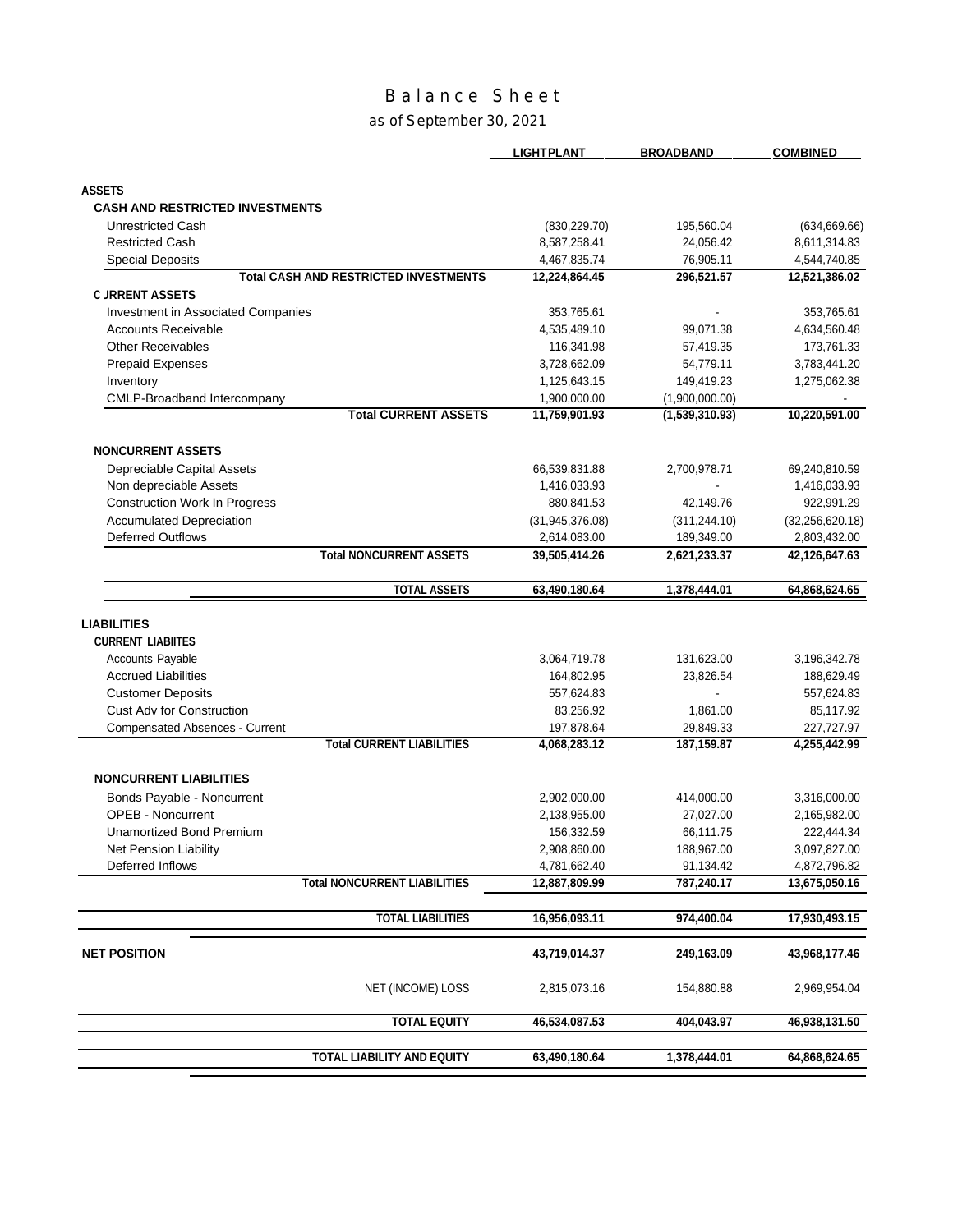# SUMMARYBalanceSheet-Electric

3 Year Comparison, As of

| <b>September 30, 2021</b> | September 30, 2020 | <u>September 30, 2019</u> |
|---------------------------|--------------------|---------------------------|
|                           |                    |                           |

| <b>ASSETS</b>                          |                                              |                 |                   |                   |
|----------------------------------------|----------------------------------------------|-----------------|-------------------|-------------------|
| <b>CASH AND RESTRICTED INVESTMENTS</b> |                                              |                 |                   |                   |
| Unrestricted Cash                      |                                              | (830, 229.70)   | 4,772,691.10      | 5,856,350.53      |
| <b>Restricted Cash</b>                 |                                              | 8,587,258.41    | 8,003,045.78      | 7,663,011.40      |
| <b>Special Deposits</b>                |                                              | 4,467,835.74    | 3,587,128.12      | 2,782,112.19      |
|                                        | <b>Total CASH AND RESTRICTED INVESTMENTS</b> | 12,224,864.45   | 16,362,865.00     | 16,301,474.12     |
| <b>CURRENT ASSETS</b>                  |                                              |                 |                   |                   |
| Investment in Associated Companies     |                                              | 353,765.61      | 353,765.61        | 353,765.61        |
| <b>Accounts Receivable</b>             |                                              | 4,535,489.10    | 4,066,406.06      | 3,837,031.69      |
| <b>Other Receivables</b>               |                                              | 116,341.98      | 193,300.96        | 168,411.04        |
| <b>Prepaid Expenses</b>                |                                              | 3,728,662.09    | 3,497,291.19      | 3,525,843.18      |
| Inventory                              |                                              | 1,125,643.15    | 1,191,290.40      | 1,124,610.90      |
| CMLP-Broadband Intercompany            |                                              | 1,900,000.00    |                   | 65,993.29         |
|                                        | <b>Total CURRENT ASSETS</b>                  | 11,759,901.93   | 9,302,054.22      | 9,075,655.71      |
|                                        |                                              |                 |                   |                   |
| <b>NONCURRENT ASSETS</b>               |                                              |                 |                   |                   |
| Depreciable Capital Assets             |                                              | 66,539,831.88   | 64,897,466.87     | 65,006,479.32     |
| Nondepreciable Assets                  |                                              | 1,416,033.93    | 1,416,033.93      | 1,416,033.93      |
| <b>Construction Work In Progress</b>   |                                              | 880,841.53      | 1,890,390.37      | 1,502,817.67      |
| <b>Accumulated Depreciation</b>        |                                              | (31,945,376.08) | (30, 283, 320.60) | (29, 471, 895.75) |
| <b>Deferred Outflows</b>               |                                              | 2,614,083.00    | 2,998,019.00      | 1,143,242.00      |
|                                        | <b>Total NONCURRENT ASSETS</b>               | 39,505,414.26   | 40,918,589.57     | 39,596,677.17     |
|                                        | <b>TOTAL ASSETS</b>                          |                 |                   | 64,973,807.00     |
|                                        |                                              | 63,490,180.64   | 66,583,508.79     |                   |
| <b>LIABILITIES</b>                     |                                              |                 |                   |                   |
| <b>CURRENT LIABIITES</b>               |                                              |                 |                   |                   |
| <b>Accounts Payable</b>                |                                              | 3,064,719.78    | 5,323,037.61      | 3,742,601.34      |
| <b>Accrued Liabilities</b>             |                                              | 164,802.95      | 318,456.02        | 301,311.49        |
| <b>Customer Deposits</b>               |                                              | 557,624.83      | 557,014.83        | 645,828.83        |
| <b>Cust Adv for Construction</b>       |                                              | 83,256.92       | 61,347.49         | 88,332.14         |
| <b>Compensated Absences - Current</b>  |                                              | 197,878.64      | 216,777.31        | 135,373.78        |
|                                        | <b>Total CURRENT LIABILITIES</b>             | 4,068,283.12    | 6,476,633.26      | 4,913,447.58      |
|                                        |                                              |                 |                   |                   |
| <b>NONCURRENT LIABILITIES</b>          |                                              |                 |                   |                   |
| Bonds Payable - Noncurrent             |                                              | 2,902,000.00    | 3,587,000.00      | 4,272,000.00      |
| <b>OPEB - Noncurrent</b>               |                                              | 2,138,955.00    | 2,384,868.00      | 2,236,346.00      |
| Unamortized Bond Premium               |                                              | 156,332.59      | 189,263.96        | 222,302.01        |
| Net Pension Liability                  |                                              | 2,908,860.00    | 3,515,760.00      | 1,046,530.00      |
| Deferred Inflows                       |                                              | 4,781,662.40    | 3,750,105.28      | 3,834,013.77      |
|                                        | <b>Total NONCURRENT LIABILITIES</b>          | 12,887,809.99   | 13,426,997.24     | 11,611,191.78     |
|                                        |                                              |                 |                   |                   |
|                                        | <b>TOTAL LIABILITIES</b>                     | 16,956,093.11   | 19,903,630.50     | 16,524,639.36     |
|                                        |                                              |                 |                   |                   |
| <b>NET POSITION</b>                    |                                              | 43,719,014.37   | 45,807,392.92     | 46,603,840.50     |
|                                        |                                              |                 |                   |                   |
|                                        | NET (INCOME) LOSS                            | 2,815,073.16    | 872,485.37        | 1,845,327.14      |
|                                        |                                              |                 |                   |                   |
|                                        | <b>TOTAL EQUITY</b>                          | 46,534,087.53   | 46,679,878.29     | 48,449,167.64     |
|                                        |                                              |                 |                   |                   |
|                                        | <b>TOTAL LIABILITY AND EQUITY</b>            | 63,490,180.64   | 66,583,508.79     | 64,973,807.00     |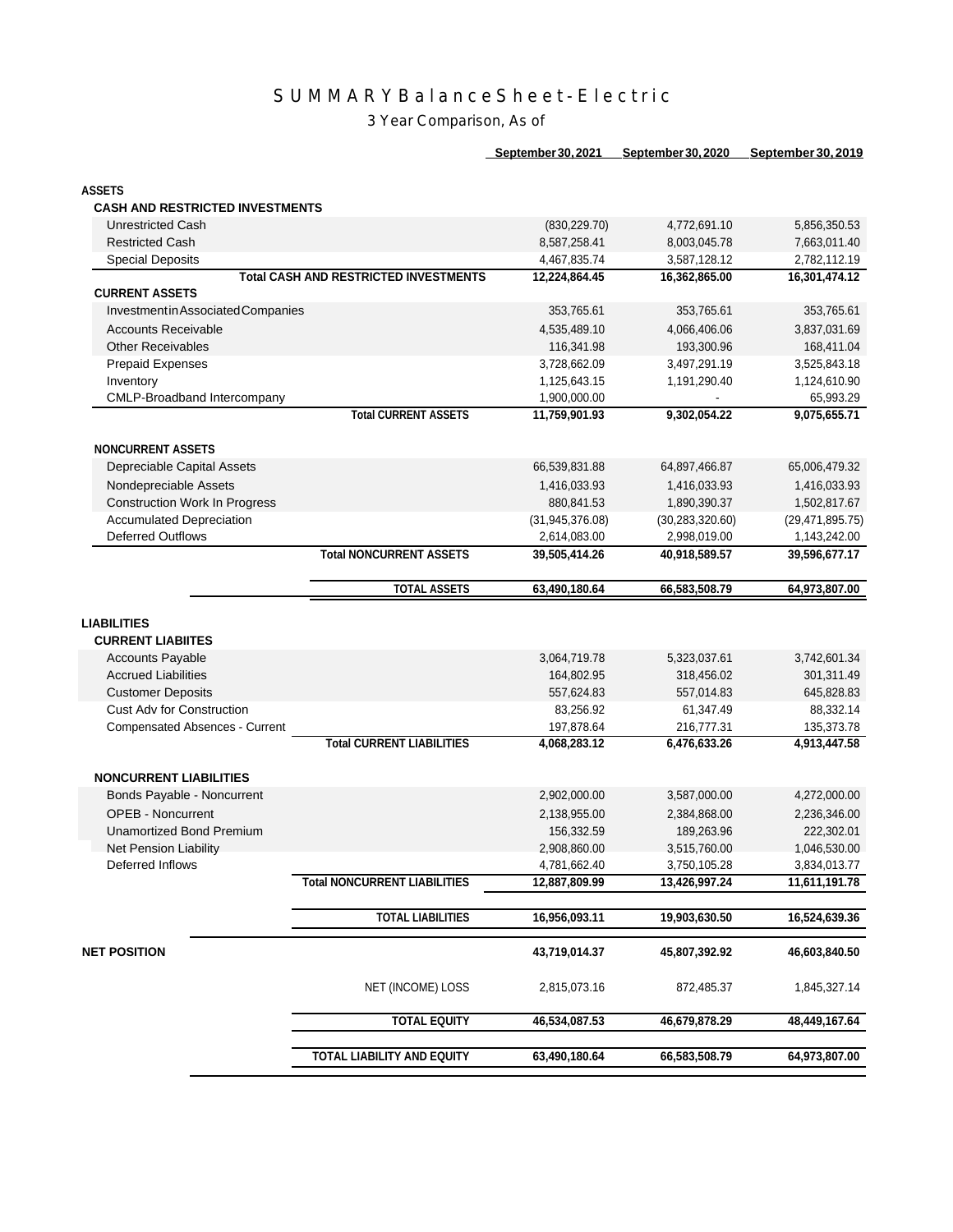### SUMMARYBalanceSheet-Broadba

n d

#### 3 Year Comparison, As of

**September30,2021 September30,2020 September 30, 2019**

**ASSETS**

#### **CASH AND RESTRICTED INVESTMENTS**

|                                                | <b>TOTAL EQUITY</b>                          | 404,043.97                 | 310,325.79                 | (86, 450.81)              |
|------------------------------------------------|----------------------------------------------|----------------------------|----------------------------|---------------------------|
|                                                | NET (INCOME) LOSS                            | 154,880.88                 | 226,921.44                 | 272,213.46                |
| <b>NET POSITION</b>                            |                                              | 249,163.09                 | 83,404.35                  | (358, 664.27)             |
|                                                | TOTAL LIABILITIES                            | <del>974,400.04</del>      | <del>779,112.68</del>      | <del>1,089,315.14  </del> |
|                                                | <b>Total NONCURRENT LIABILITIES</b>          | 787,240.17                 | 668,536.23                 | 812,233.77                |
| Deferred Inflows                               |                                              | 91,134.42                  | 46,329.03                  | 63,208.88                 |
| Net Pension Liability                          |                                              | 188,967.00                 | 171,456.00                 | 51,037.00                 |
| <b>Unamortized Bond Premium</b>                |                                              | 66,111.75                  | 62,029.20                  | 75,926.89                 |
| <b>OPEB - Noncurrent</b>                       |                                              | 27,027.00                  | 722.00                     | 109,061.00                |
| Bonds Payable - Noncurrent                     |                                              | 414,000.00                 | 388,000.00                 | 513,000.00                |
| <b>NONCURRENT LIABILITIES</b>                  |                                              |                            |                            |                           |
|                                                | <b>Total CURRENT LIABILITIES</b>             | 187,159.87                 | 110,576.45                 | 277,081.37                |
| Compensated Absences - Current                 |                                              | 29,849.33                  | 21,457.26                  | 9,510.83                  |
| <b>Cust Adv for Construction</b>               |                                              | 1,861.00                   | 7,980.00                   |                           |
| Accounts Payable<br><b>Accrued Liabilities</b> |                                              | 131,623.00<br>23,826.54    | 35,354.79<br>45,784.40     | 251,528.20<br>16,042.34   |
| <b>LIABILITIES</b><br><b>CURRENT LIABIITES</b> |                                              |                            |                            |                           |
|                                                | <b>TOTAL ASSETS</b>                          | 1,378,444.01               | 1,089,438.47               | 1,002,864.33              |
|                                                |                                              |                            |                            |                           |
| <b>Deferred Outflows</b>                       | <b>Total NONCURRENT ASSETS</b>               | 189,349.00<br>2,621,233.37 | 150,784.00<br>2,424,613.36 | 55,777.00<br>2,198,125.84 |
| <b>Accumulated Depreciation</b>                |                                              | (311, 244.10)              | (234, 637.00)              | (168, 578.33)             |
| <b>Construction Work In Progress</b>           |                                              | 42,149.76                  | 43,713.46                  | 3,039.21                  |
| Non depreciable Assets                         |                                              |                            |                            |                           |
| Depreciable Capital Assets                     |                                              | 2,700,978.71               | 2,464,752.90               | 2,307,887.96              |
| <b>NONCURRENT ASSETS</b>                       |                                              |                            |                            |                           |
|                                                | <b>Total CURRENT ASSETS</b>                  | (1,539,310.93)             | 229,906.48                 | 288,764.56                |
| CMLP-Broadband Intercompany                    |                                              | (1,900,000.00)             |                            | (65,993.29)               |
| <b>Prepaid Expenses</b><br>Inventory           |                                              | 149,419.23                 | (39,029.79)<br>161,420.59  | 51,113.13<br>167,644.99   |
| <b>Other Receivables</b>                       |                                              | 57,419.35<br>54,779.11     | 14,577.11                  | 50,305.23                 |
| <b>Accounts Receivable</b>                     |                                              | 99,071.38                  | 92,938.57                  | 85,694.50                 |
| <b>CURRENT ASSETS</b>                          |                                              |                            |                            |                           |
|                                                | <b>Total CASH AND RESTRICTED INVESTMENTS</b> | 296,521.57                 | (1,565,081.37)             | (1,484,026.07)            |
| <b>Special Deposits</b>                        |                                              | 76,905.11                  | 34,661.91                  | 18,346.71                 |
| <b>Restricted Cash</b>                         |                                              | 24,056.42                  | 20,203.03                  | 14,808.88                 |
| <b>Unrestricted Cash</b>                       |                                              | 195,560.04                 | (1,619,946.31)             | (1,517,181.66)            |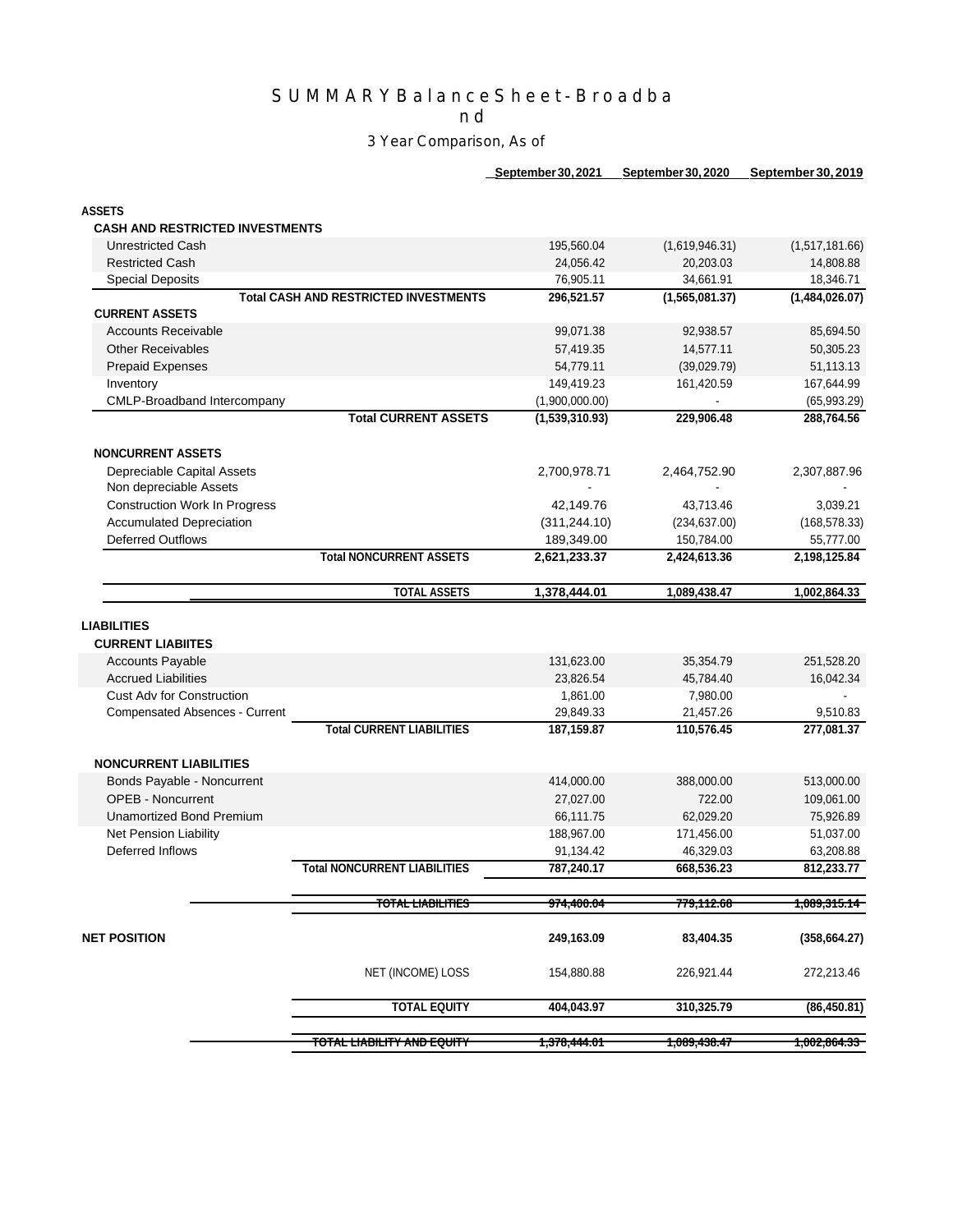## Statement of Revenues and Expenses period ended September 30, 2021

|                                                     | <b>LIGHT PLANT</b> | <b>BROADBAND</b> | <b>COMBINED</b>  |
|-----------------------------------------------------|--------------------|------------------|------------------|
| OPERATINGREVENUE                                    |                    |                  |                  |
| <b>Base Revenues</b>                                | 22,767,801.66      | 1,068,376.15     | 23,836,177.81    |
| <b>Rate Refunds</b>                                 | 455,248.09         |                  | 455,248.09       |
| <b>Other Revenues</b>                               | 355,612.57         | (11, 166.11)     | 344,446.46       |
| <b>Total OPERATING REVENUES</b>                     | 23,578,662.32      | 1,057,210.04     | 24,635,872.36    |
| <b>Total REVENUES</b>                               | 23,578,662.32      | 1,057,210.04     | 24,635,872.36    |
|                                                     |                    |                  |                  |
| <b>OPERATING EXPENSES</b>                           |                    |                  |                  |
| <b>Purchased Power</b>                              | 13,990,723.18      | 146,547.76       | 14, 137, 270. 94 |
| <b>General Operating Expenses</b>                   | 3,420,239.04       | 561,736.19       | 3,981,975.23     |
| Depreciation                                        | 1,424,961.27       | 55,442.53        | 1,480,403.80     |
| <b>Customer Accounts</b>                            | 819,037.26         | 30,579.51        | 849,616.77       |
| Transmission                                        | 96,264.09          |                  | 96,264.09        |
| <b>Distribution</b>                                 | 666,314.84         | 99,163.26        | 765,478.10       |
| <b>Total OPERATING EXPENSES</b>                     | 20,417,539.68      | 893,469.25       | 21,311,008.93    |
| <b>OTHER INCOME AND EXPENSE</b>                     |                    |                  |                  |
| Interest Income                                     | 8,136.47           |                  | 8,136.47         |
| Interest Expense                                    | (82, 246.52)       | (15, 196.22)     | (97, 442.74)     |
| Intergovernmental Obligations                       | (338, 625.00)      | (4,658.53)       | (343, 283.53)    |
| Loss (Gain) on Investments/Disposal of Fixed Assets | 42,013.71          | (392.81)         | 41,620.90        |
| Other                                               | 24,671.86          | 11,387.65        | 36,059.51        |
| <b>Total OTHER INCOME AND EXPENSE</b>               | (346, 049.48)      | (8,859.91)       | (354, 909.39)    |
| <b>TOTAL EXPENSE</b>                                | 20,763,589.16      | 902,329.16       | 21,665,918.32    |
| <b>NET (INCOME) LOSS</b>                            | 2,815,073.16       | 154,880.88       | 2,969,954.04     |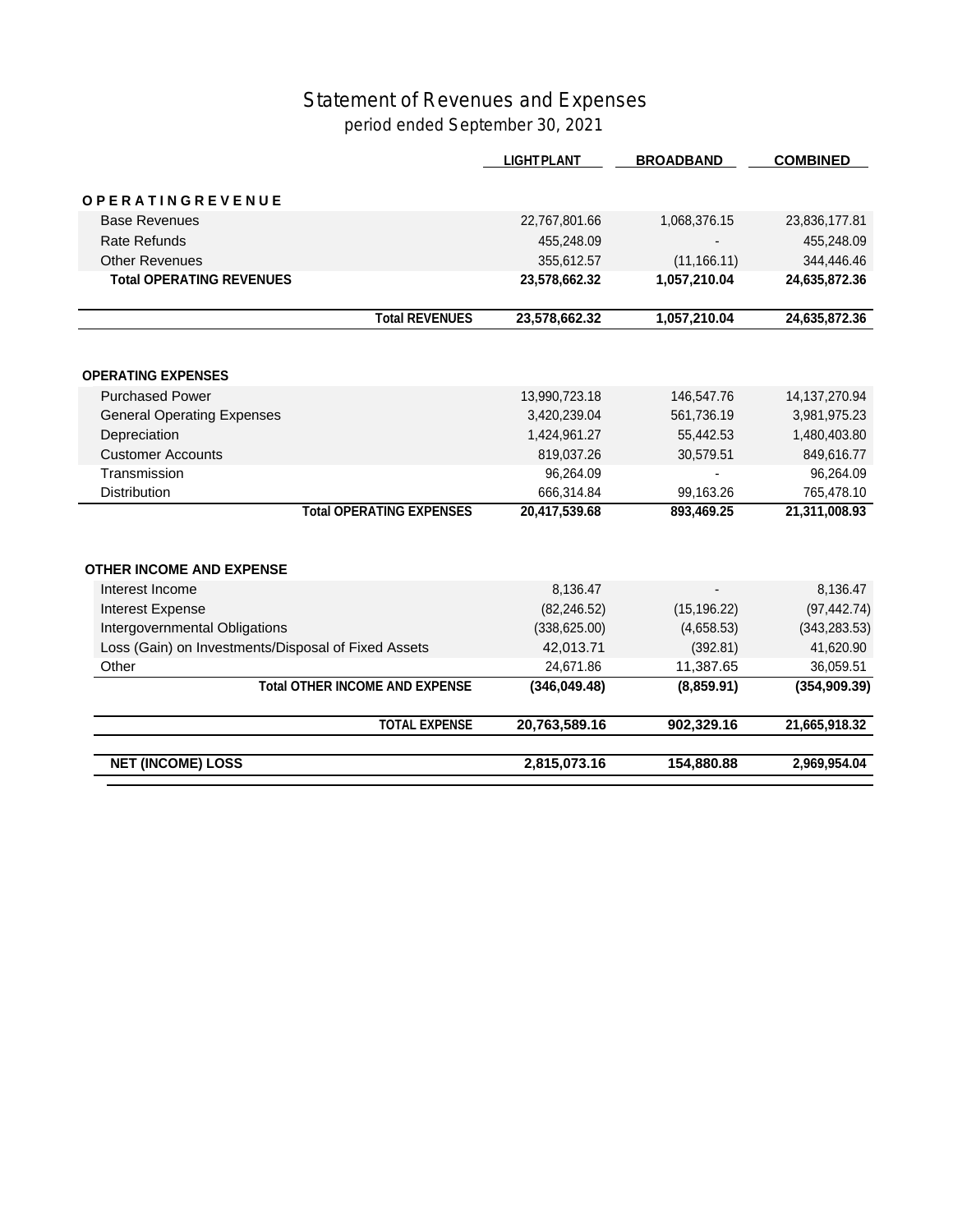### Statement of Revenues and Expenses - Electric 3 Year Comparison, As of

|                                   |                                 | September 30, 2021 | September 30, 2020 | <b>September 30,2019</b> |
|-----------------------------------|---------------------------------|--------------------|--------------------|--------------------------|
| <b>OPERATING REVENUE</b>          |                                 |                    |                    |                          |
|                                   |                                 |                    |                    |                          |
| <b>Base Revenues</b>              |                                 | 22,767,801.66      | 20,563,743.58      | 20,004,859.93            |
| <b>Rate Refunds</b>               |                                 | 455.248.09         | (30, 457, 14)      | 347,251.30               |
| <b>Other Revenues</b>             |                                 | 355,612.57         | 438,518.97         | 1,477,041.46             |
| <b>Total OPERATING REVENUES</b>   |                                 | 23,578,662.32      | 20,971,805.41      | 21,829,152.69            |
|                                   | <b>Total REVENUES</b>           | 23,578,662.32      | 20,971,805.41      | 21,829,152.69            |
|                                   |                                 |                    |                    |                          |
| <b>OPERATING EXPENSES</b>         |                                 |                    |                    |                          |
| <b>Purchased Power</b>            |                                 | 13,990,723.18      | 13,223,546.63      | 13,121,681.66            |
| <b>General Operating Expenses</b> |                                 | 3,420,239.04       | 3,490,031.50       | 3,991,331.94             |
| Depreciation                      |                                 | 1,424,961.27       | 1,390,451.25       | 1,403,860.94             |
| <b>Customer Accounts</b>          |                                 | 819,037.26         | 772.214.97         | 794,335.39               |
| Transmission                      |                                 | 96,264.09          | 84,780.47          | 56,521.40                |
| <b>Distribution</b>               |                                 | 666,314.84         | 794,613.82         | 647,957.32               |
|                                   | <b>Total OPERATING EXPENSES</b> | 20,417,539.68      | 19,755,638.64      | 20,015,688.65            |
|                                   |                                 |                    |                    |                          |
| <b>OTHER INCOME AND EXPENSE</b>   |                                 |                    |                    |                          |
| Interest Income                   |                                 | 8,136.47           | 89,101.87          | 151,363.89               |
| <b>Interest Expense</b>           |                                 | (82, 246.52)       | (104, 294.28)      | (119, 421.36)            |
|                                   |                                 |                    |                    |                          |

| <b>NET (INCOME) LOSS</b>                            |                                       | 2,815,073.16  | 872,485.37    | <del>1,845,327.14  </del> |
|-----------------------------------------------------|---------------------------------------|---------------|---------------|---------------------------|
|                                                     | <b>TOTAL EXPENSE</b>                  | 20,763,589.16 | 20,099,320.04 | 19,983,825.55             |
|                                                     | <b>Total OTHER INCOME AND EXPENSE</b> | (346,049.48)  | (343,681.40)  | 31,863.10                 |
| Other                                               |                                       | 24.671.86     | 24.778.51     | 23.228.48                 |
| Loss (Gain) on Investments/Disposal of Fixed Assets |                                       | 42.013.71     | 2.607.49      | (23, 307.91)              |
| Intergovernmental Obligations                       |                                       | (338, 625.00) | (355, 874.99) |                           |
| Interest Expense                                    |                                       | (82, 246.52)  | (104, 294.28) | (119, 421.36)             |